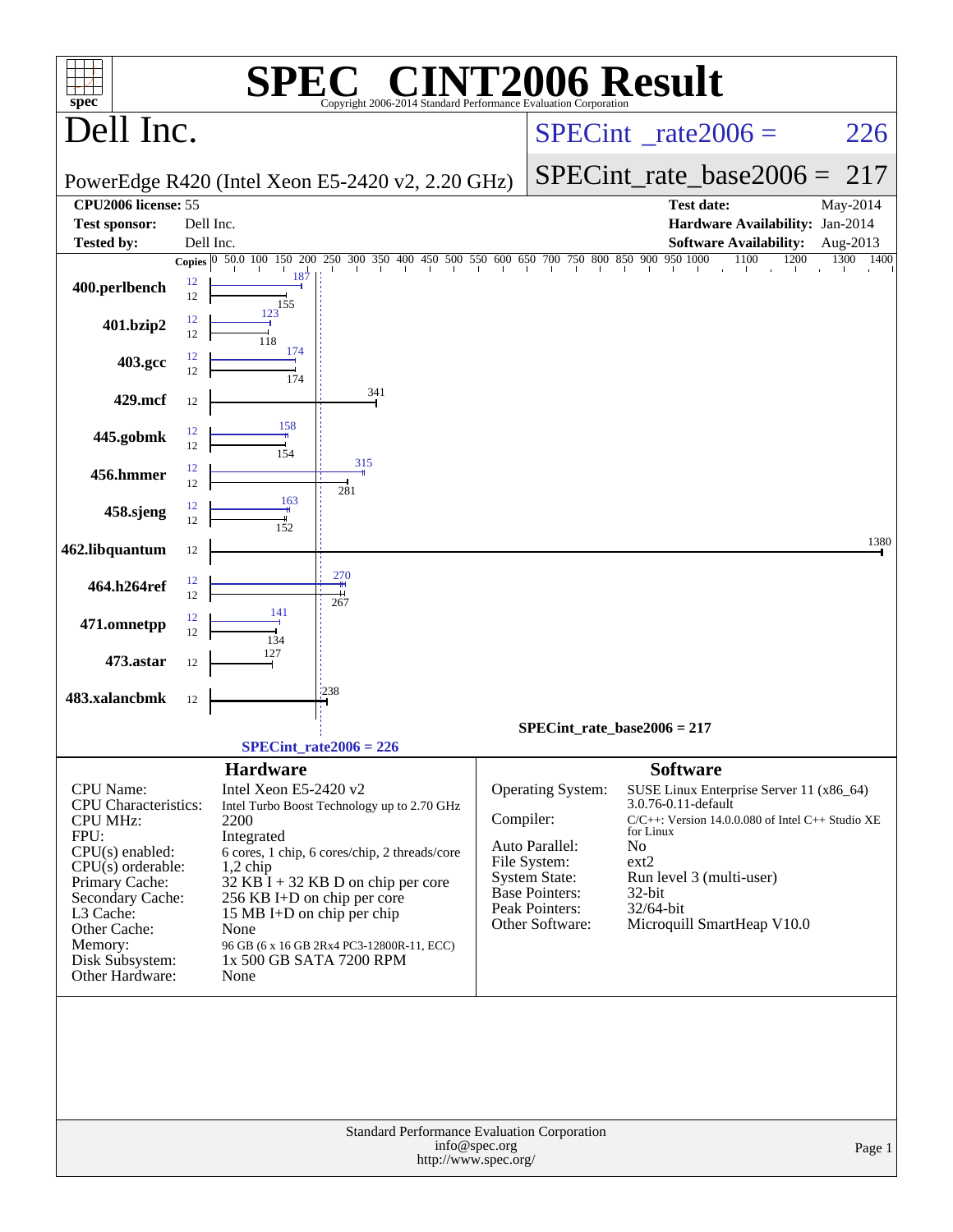

# **[SPEC CINT2006 Result](http://www.spec.org/auto/cpu2006/Docs/result-fields.html#SPECCINT2006Result)**

# Dell Inc.

#### SPECint rate $2006 = 226$

PowerEdge R420 (Intel Xeon E5-2420 v2, 2.20 GHz)

[SPECint\\_rate\\_base2006 =](http://www.spec.org/auto/cpu2006/Docs/result-fields.html#SPECintratebase2006) 217

**[CPU2006 license:](http://www.spec.org/auto/cpu2006/Docs/result-fields.html#CPU2006license)** 55 **[Test date:](http://www.spec.org/auto/cpu2006/Docs/result-fields.html#Testdate)** May-2014 **[Test sponsor:](http://www.spec.org/auto/cpu2006/Docs/result-fields.html#Testsponsor)** Dell Inc. **[Hardware Availability:](http://www.spec.org/auto/cpu2006/Docs/result-fields.html#HardwareAvailability)** Jan-2014 **[Tested by:](http://www.spec.org/auto/cpu2006/Docs/result-fields.html#Testedby)** Dell Inc. **[Software Availability:](http://www.spec.org/auto/cpu2006/Docs/result-fields.html#SoftwareAvailability)** Aug-2013

#### **[Results Table](http://www.spec.org/auto/cpu2006/Docs/result-fields.html#ResultsTable)**

|                                                                                                          | <b>Base</b>   |                |            |                |            |                | <b>Peak</b>      |               |                |              |                |              |                |              |
|----------------------------------------------------------------------------------------------------------|---------------|----------------|------------|----------------|------------|----------------|------------------|---------------|----------------|--------------|----------------|--------------|----------------|--------------|
| <b>Benchmark</b>                                                                                         | <b>Copies</b> | <b>Seconds</b> | Ratio      | <b>Seconds</b> | Ratio      | <b>Seconds</b> | Ratio            | <b>Copies</b> | <b>Seconds</b> | <b>Ratio</b> | <b>Seconds</b> | <b>Ratio</b> | <b>Seconds</b> | <b>Ratio</b> |
| 400.perlbench                                                                                            | 12            | 755            | 155        | 755            | 155        | 755            | 155 <sup> </sup> | 12            | 624            | 188          | 630            | 186          | 628            | <b>187</b>   |
| 401.bzip2                                                                                                | 12            | 979            | <b>118</b> | 982            | 118        | 977            | 119              | 12            | 947            | 122          | 943            | <u> 123</u>  | 942            | 123          |
| $403.\mathrm{gcc}$                                                                                       | 12            | 554            | 174        | 554            | 174I       | 554            | 174              | 12            | 554            | 174          | 553            | 175          | 555            | 174          |
| $429$ .mcf                                                                                               | 12            | 321            | 341        | 321            | 341        | 322            | 340l             | 12            | 321            | 341          | 321            | 341          | 322            | 340          |
| $445$ .gobmk                                                                                             | 12            | 816            | 154        | 816            | 154        | 816            | 154              | 12            | 816            | 154          | 795            | <u>158</u>   | 794            | 158          |
| 456.hmmer                                                                                                | 12            | 399            | 281        | 398            | 281        | 400            | 280              | 12            | 355            | 315          | 358            | 312          | 355            | 315          |
| $458$ .sjeng                                                                                             | 12            | 953            | 152        | 930            | 156        | 954            | 152              | 12            | 927            | 157          | 892            | 163          | 893            | <b>163</b>   |
| 462.libquantum                                                                                           | 12            | 181            | 1380       | 180            | 1380       | 180            | 1380l            | 12            | 181            | 1380         | 180            | 1380         | 180            | 1380         |
| 464.h264ref                                                                                              | 12            | 967            | 275        | 995            | 267        | 996            | 267              | 12            | 995            | 267          | 983            | 270          | 957            | 278          |
| 471.omnetpp                                                                                              | 12            | 559            | 134        | 558            | <b>134</b> | 556            | 135 <sup>1</sup> | 12            | 530            | 141          | 530            | 141          | 530            | 142          |
| 473.astar                                                                                                | 12            | 662            | 127        | 666            | 127        | 662            | 127              | 12            | 662            | 127          | 666            | 127          | 662            | <u>127</u>   |
| 483.xalancbmk                                                                                            | 12            | 347            | 238        | 346            | 239        | 349            | 237              | 12            | 347            | 238          | 346            | 239          | 349            | 237          |
| Results appear in the order in which they were run. Bold underlined text indicates a median measurement. |               |                |            |                |            |                |                  |               |                |              |                |              |                |              |

#### **[Submit Notes](http://www.spec.org/auto/cpu2006/Docs/result-fields.html#SubmitNotes)**

 The numactl mechanism was used to bind copies to processors. The config file option 'submit' was used to generate numactl commands to bind each copy to a specific processor. For details, please see the config file.

#### **[Operating System Notes](http://www.spec.org/auto/cpu2006/Docs/result-fields.html#OperatingSystemNotes)**

Stack size set to unlimited using "ulimit -s unlimited"

#### **[Platform Notes](http://www.spec.org/auto/cpu2006/Docs/result-fields.html#PlatformNotes)**

 Virtualization Technology disabled Execute Disable disabled Logical Processor enabled System Profile set to Performance Sysinfo program /root/cpu2006-1.2/config/sysinfo.rev6818 \$Rev: 6818 \$ \$Date:: 2012-07-17 #\$ e86d102572650a6e4d596a3cee98f191 running on linux Thu May 22 19:13:36 2014 This section contains SUT (System Under Test) info as seen by some common utilities. To remove or add to this section, see: <http://www.spec.org/cpu2006/Docs/config.html#sysinfo> From /proc/cpuinfo model name : Intel(R) Xeon(R) CPU E5-2420 v2 @ 2.20GHz 1 "physical id"s (chips) 12 "processors" cores, siblings (Caution: counting these is hw and system dependent. The Continued on next page

Standard Performance Evaluation Corporation [info@spec.org](mailto:info@spec.org) <http://www.spec.org/>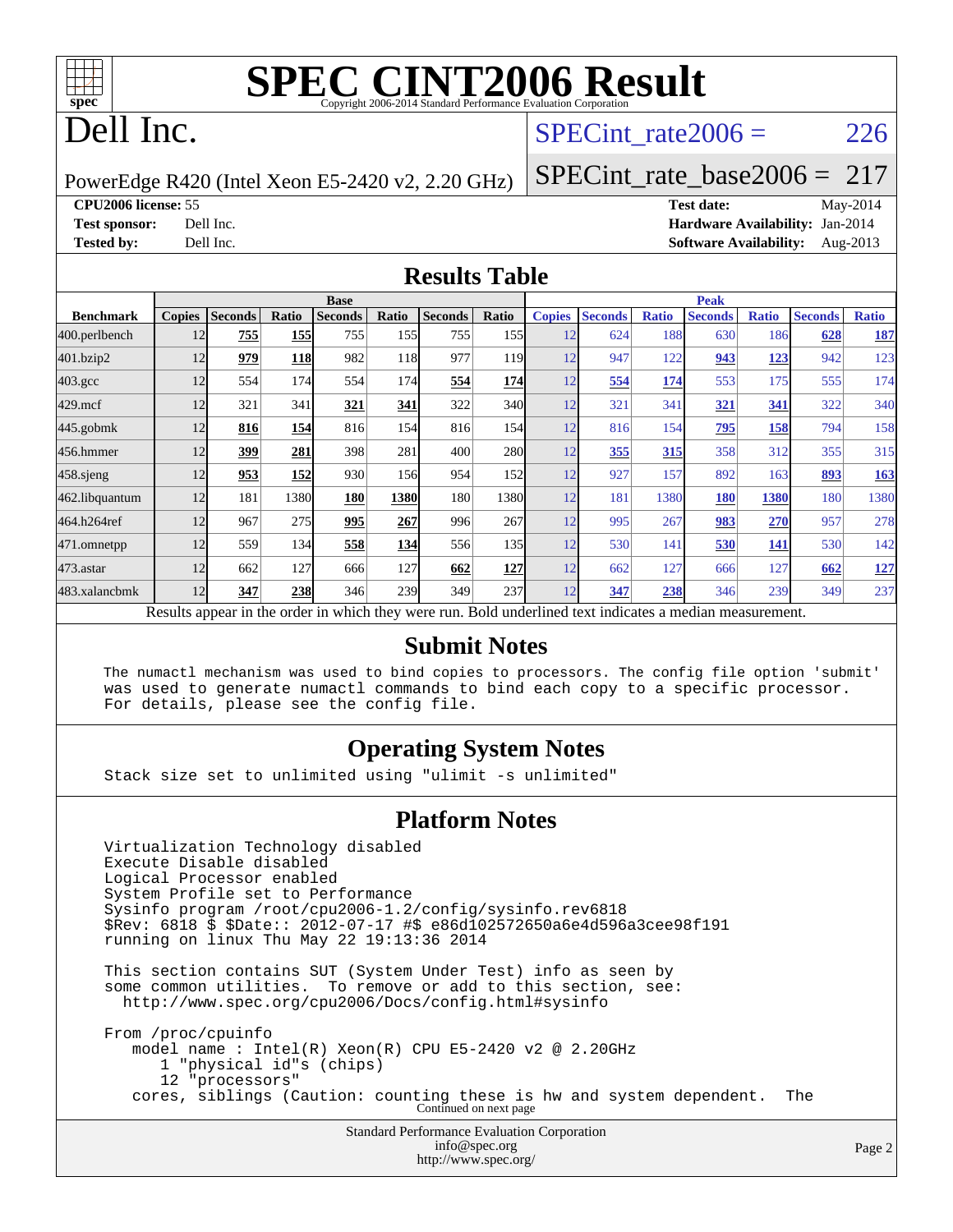

#### **[SPEC CINT2006 Result](http://www.spec.org/auto/cpu2006/Docs/result-fields.html#SPECCINT2006Result)** Copyright 2006-2014 Standard Performance Evaluation C

# Dell Inc.

SPECint rate $2006 = 226$ 

[SPECint\\_rate\\_base2006 =](http://www.spec.org/auto/cpu2006/Docs/result-fields.html#SPECintratebase2006) 217

PowerEdge R420 (Intel Xeon E5-2420 v2, 2.20 GHz)

**[Tested by:](http://www.spec.org/auto/cpu2006/Docs/result-fields.html#Testedby)** Dell Inc. **[Software Availability:](http://www.spec.org/auto/cpu2006/Docs/result-fields.html#SoftwareAvailability)** Aug-2013

**[CPU2006 license:](http://www.spec.org/auto/cpu2006/Docs/result-fields.html#CPU2006license)** 55 **[Test date:](http://www.spec.org/auto/cpu2006/Docs/result-fields.html#Testdate)** May-2014 **[Test sponsor:](http://www.spec.org/auto/cpu2006/Docs/result-fields.html#Testsponsor)** Dell Inc. **[Hardware Availability:](http://www.spec.org/auto/cpu2006/Docs/result-fields.html#HardwareAvailability)** Jan-2014

#### **[Platform Notes \(Continued\)](http://www.spec.org/auto/cpu2006/Docs/result-fields.html#PlatformNotes)**

 following excerpts from /proc/cpuinfo might not be reliable. Use with caution.) cpu cores : 6 siblings : 12 physical 0: cores 0 1 2 3 4 5 cache size : 15360 KB From /proc/meminfo MemTotal: 99156536 kB HugePages\_Total: 0<br>Hugepagesize: 2048 kB Hugepagesize: /usr/bin/lsb\_release -d SUSE Linux Enterprise Server 11 (x86\_64) From /etc/\*release\* /etc/\*version\* SuSE-release: SUSE Linux Enterprise Server 11 (x86\_64) VERSION = 11 PATCHLEVEL = 3 uname -a: Linux linux 3.0.76-0.11-default #1 SMP Fri Jun 14 08:21:43 UTC 2013 (ccab990) x86\_64 x86\_64 x86\_64 GNU/Linux run-level 3 May 22 19:13 last=S SPEC is set to: /root/cpu2006-1.2<br>Filesystem Type Size Use Filesystem Type Size Used Avail Use% Mounted on /dev/sda2 ext2 451G 7.7G 442G 2% / Additional information from dmidecode: BIOS Dell Inc. 2.1.2 01/20/2014 Memory: 6x 00AD00B300AD HMT42GR7AFR4A-PB 16 GB 1600 MHz (End of data from sysinfo program)

#### **[General Notes](http://www.spec.org/auto/cpu2006/Docs/result-fields.html#GeneralNotes)**

Standard Performance Evaluation Corporation Environment variables set by runspec before the start of the run: LD\_LIBRARY\_PATH = "/root/cpu2006-1.2/libs/32:/root/cpu2006-1.2/libs/64:/root/cpu2006-1.2/sh" Binaries compiled on a system with 1x Core i7-860 CPU + 8GB memory using RedHat EL 6.4 Transparent Huge Pages enabled with: echo always > /sys/kernel/mm/transparent\_hugepage/enabled Filesystem page cache cleared with: echo 1> /proc/sys/vm/drop\_caches runspec command invoked through numactl i.e.: numactl --interleave=all runspec <etc>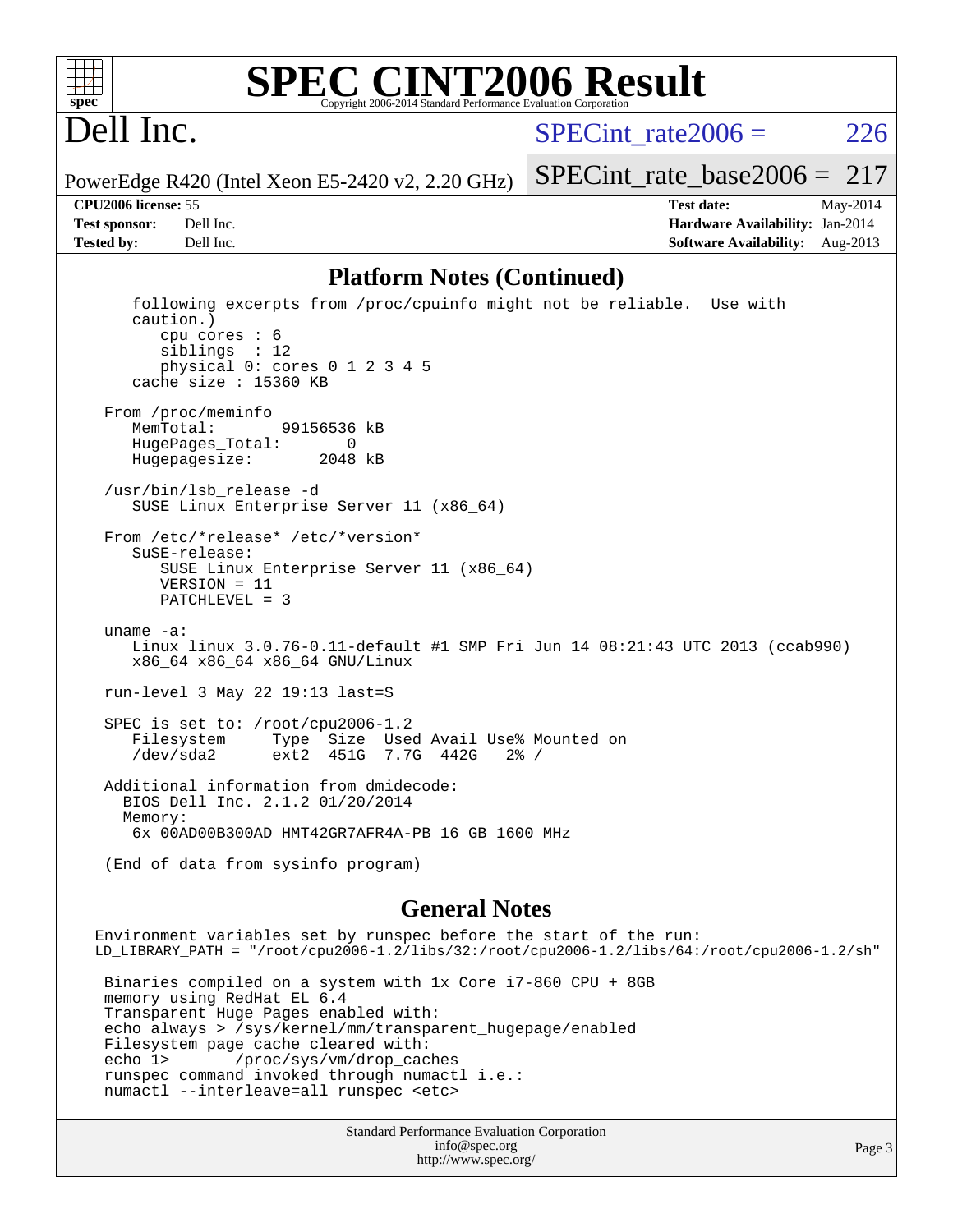

# **[SPEC CINT2006 Result](http://www.spec.org/auto/cpu2006/Docs/result-fields.html#SPECCINT2006Result)**

# Dell Inc.

SPECint rate $2006 = 226$ 

PowerEdge R420 (Intel Xeon E5-2420 v2, 2.20 GHz)

#### **[CPU2006 license:](http://www.spec.org/auto/cpu2006/Docs/result-fields.html#CPU2006license)** 55 **[Test date:](http://www.spec.org/auto/cpu2006/Docs/result-fields.html#Testdate)** May-2014

[SPECint\\_rate\\_base2006 =](http://www.spec.org/auto/cpu2006/Docs/result-fields.html#SPECintratebase2006) 217

**[Test sponsor:](http://www.spec.org/auto/cpu2006/Docs/result-fields.html#Testsponsor)** Dell Inc. **[Hardware Availability:](http://www.spec.org/auto/cpu2006/Docs/result-fields.html#HardwareAvailability)** Jan-2014 **[Tested by:](http://www.spec.org/auto/cpu2006/Docs/result-fields.html#Testedby)** Dell Inc. **[Software Availability:](http://www.spec.org/auto/cpu2006/Docs/result-fields.html#SoftwareAvailability)** Aug-2013

### **[Base Compiler Invocation](http://www.spec.org/auto/cpu2006/Docs/result-fields.html#BaseCompilerInvocation)**

[C benchmarks](http://www.spec.org/auto/cpu2006/Docs/result-fields.html#Cbenchmarks): [icc -m32](http://www.spec.org/cpu2006/results/res2014q3/cpu2006-20140616-29921.flags.html#user_CCbase_intel_icc_5ff4a39e364c98233615fdd38438c6f2)

[C++ benchmarks:](http://www.spec.org/auto/cpu2006/Docs/result-fields.html#CXXbenchmarks) [icpc -m32](http://www.spec.org/cpu2006/results/res2014q3/cpu2006-20140616-29921.flags.html#user_CXXbase_intel_icpc_4e5a5ef1a53fd332b3c49e69c3330699)

#### **[Base Portability Flags](http://www.spec.org/auto/cpu2006/Docs/result-fields.html#BasePortabilityFlags)**

 400.perlbench: [-DSPEC\\_CPU\\_LINUX\\_IA32](http://www.spec.org/cpu2006/results/res2014q3/cpu2006-20140616-29921.flags.html#b400.perlbench_baseCPORTABILITY_DSPEC_CPU_LINUX_IA32) 462.libquantum: [-DSPEC\\_CPU\\_LINUX](http://www.spec.org/cpu2006/results/res2014q3/cpu2006-20140616-29921.flags.html#b462.libquantum_baseCPORTABILITY_DSPEC_CPU_LINUX) 483.xalancbmk: [-DSPEC\\_CPU\\_LINUX](http://www.spec.org/cpu2006/results/res2014q3/cpu2006-20140616-29921.flags.html#b483.xalancbmk_baseCXXPORTABILITY_DSPEC_CPU_LINUX)

### **[Base Optimization Flags](http://www.spec.org/auto/cpu2006/Docs/result-fields.html#BaseOptimizationFlags)**

[C benchmarks](http://www.spec.org/auto/cpu2006/Docs/result-fields.html#Cbenchmarks):

[-xSSE4.2](http://www.spec.org/cpu2006/results/res2014q3/cpu2006-20140616-29921.flags.html#user_CCbase_f-xSSE42_f91528193cf0b216347adb8b939d4107) [-ipo](http://www.spec.org/cpu2006/results/res2014q3/cpu2006-20140616-29921.flags.html#user_CCbase_f-ipo) [-O3](http://www.spec.org/cpu2006/results/res2014q3/cpu2006-20140616-29921.flags.html#user_CCbase_f-O3) [-no-prec-div](http://www.spec.org/cpu2006/results/res2014q3/cpu2006-20140616-29921.flags.html#user_CCbase_f-no-prec-div) [-opt-prefetch](http://www.spec.org/cpu2006/results/res2014q3/cpu2006-20140616-29921.flags.html#user_CCbase_f-opt-prefetch) [-opt-mem-layout-trans=3](http://www.spec.org/cpu2006/results/res2014q3/cpu2006-20140616-29921.flags.html#user_CCbase_f-opt-mem-layout-trans_a7b82ad4bd7abf52556d4961a2ae94d5)

[C++ benchmarks:](http://www.spec.org/auto/cpu2006/Docs/result-fields.html#CXXbenchmarks)

[-xSSE4.2](http://www.spec.org/cpu2006/results/res2014q3/cpu2006-20140616-29921.flags.html#user_CXXbase_f-xSSE42_f91528193cf0b216347adb8b939d4107) [-ipo](http://www.spec.org/cpu2006/results/res2014q3/cpu2006-20140616-29921.flags.html#user_CXXbase_f-ipo) [-O3](http://www.spec.org/cpu2006/results/res2014q3/cpu2006-20140616-29921.flags.html#user_CXXbase_f-O3) [-no-prec-div](http://www.spec.org/cpu2006/results/res2014q3/cpu2006-20140616-29921.flags.html#user_CXXbase_f-no-prec-div) [-opt-prefetch](http://www.spec.org/cpu2006/results/res2014q3/cpu2006-20140616-29921.flags.html#user_CXXbase_f-opt-prefetch) [-opt-mem-layout-trans=3](http://www.spec.org/cpu2006/results/res2014q3/cpu2006-20140616-29921.flags.html#user_CXXbase_f-opt-mem-layout-trans_a7b82ad4bd7abf52556d4961a2ae94d5) [-Wl,-z,muldefs](http://www.spec.org/cpu2006/results/res2014q3/cpu2006-20140616-29921.flags.html#user_CXXbase_link_force_multiple1_74079c344b956b9658436fd1b6dd3a8a) [-L/sh -lsmartheap](http://www.spec.org/cpu2006/results/res2014q3/cpu2006-20140616-29921.flags.html#user_CXXbase_SmartHeap_32f6c82aa1ed9c52345d30cf6e4a0499)

#### **[Base Other Flags](http://www.spec.org/auto/cpu2006/Docs/result-fields.html#BaseOtherFlags)**

[C benchmarks](http://www.spec.org/auto/cpu2006/Docs/result-fields.html#Cbenchmarks):

403.gcc: [-Dalloca=\\_alloca](http://www.spec.org/cpu2006/results/res2014q3/cpu2006-20140616-29921.flags.html#b403.gcc_baseEXTRA_CFLAGS_Dalloca_be3056838c12de2578596ca5467af7f3)

### **[Peak Compiler Invocation](http://www.spec.org/auto/cpu2006/Docs/result-fields.html#PeakCompilerInvocation)**

[C benchmarks \(except as noted below\)](http://www.spec.org/auto/cpu2006/Docs/result-fields.html#Cbenchmarksexceptasnotedbelow): [icc -m32](http://www.spec.org/cpu2006/results/res2014q3/cpu2006-20140616-29921.flags.html#user_CCpeak_intel_icc_5ff4a39e364c98233615fdd38438c6f2) 400.perlbench: [icc -m64](http://www.spec.org/cpu2006/results/res2014q3/cpu2006-20140616-29921.flags.html#user_peakCCLD400_perlbench_intel_icc_64bit_bda6cc9af1fdbb0edc3795bac97ada53) 401.bzip2: [icc -m64](http://www.spec.org/cpu2006/results/res2014q3/cpu2006-20140616-29921.flags.html#user_peakCCLD401_bzip2_intel_icc_64bit_bda6cc9af1fdbb0edc3795bac97ada53)

456.hmmer: [icc -m64](http://www.spec.org/cpu2006/results/res2014q3/cpu2006-20140616-29921.flags.html#user_peakCCLD456_hmmer_intel_icc_64bit_bda6cc9af1fdbb0edc3795bac97ada53)

458.sjeng: [icc -m64](http://www.spec.org/cpu2006/results/res2014q3/cpu2006-20140616-29921.flags.html#user_peakCCLD458_sjeng_intel_icc_64bit_bda6cc9af1fdbb0edc3795bac97ada53)

```
C++ benchmarks: 
icpc -m32
```
Standard Performance Evaluation Corporation [info@spec.org](mailto:info@spec.org) <http://www.spec.org/>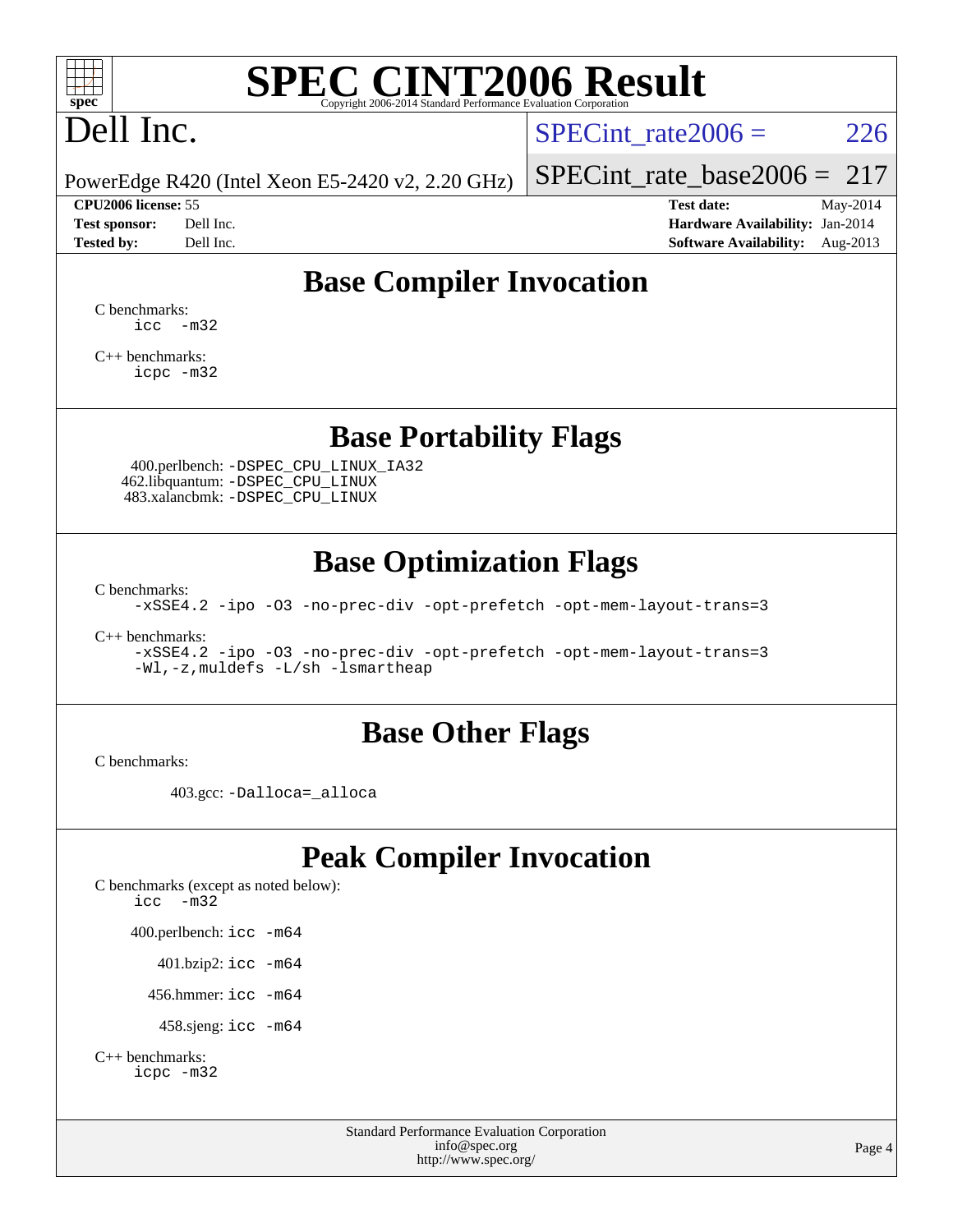

#### **[SPEC CINT2006 Result](http://www.spec.org/auto/cpu2006/Docs/result-fields.html#SPECCINT2006Result)** Copyright 2006-2014 Standard Performance Evaluation C

# Dell Inc.

SPECint rate $2006 = 226$ 

PowerEdge R420 (Intel Xeon E5-2420 v2, 2.20 GHz)

[SPECint\\_rate\\_base2006 =](http://www.spec.org/auto/cpu2006/Docs/result-fields.html#SPECintratebase2006) 217

**[CPU2006 license:](http://www.spec.org/auto/cpu2006/Docs/result-fields.html#CPU2006license)** 55 **[Test date:](http://www.spec.org/auto/cpu2006/Docs/result-fields.html#Testdate)** May-2014 **[Test sponsor:](http://www.spec.org/auto/cpu2006/Docs/result-fields.html#Testsponsor)** Dell Inc. **[Hardware Availability:](http://www.spec.org/auto/cpu2006/Docs/result-fields.html#HardwareAvailability)** Jan-2014 **[Tested by:](http://www.spec.org/auto/cpu2006/Docs/result-fields.html#Testedby)** Dell Inc. **[Software Availability:](http://www.spec.org/auto/cpu2006/Docs/result-fields.html#SoftwareAvailability)** Aug-2013

### **[Peak Portability Flags](http://www.spec.org/auto/cpu2006/Docs/result-fields.html#PeakPortabilityFlags)**

 400.perlbench: [-DSPEC\\_CPU\\_LP64](http://www.spec.org/cpu2006/results/res2014q3/cpu2006-20140616-29921.flags.html#b400.perlbench_peakCPORTABILITY_DSPEC_CPU_LP64) [-DSPEC\\_CPU\\_LINUX\\_X64](http://www.spec.org/cpu2006/results/res2014q3/cpu2006-20140616-29921.flags.html#b400.perlbench_peakCPORTABILITY_DSPEC_CPU_LINUX_X64) 401.bzip2: [-DSPEC\\_CPU\\_LP64](http://www.spec.org/cpu2006/results/res2014q3/cpu2006-20140616-29921.flags.html#suite_peakCPORTABILITY401_bzip2_DSPEC_CPU_LP64) 456.hmmer: [-DSPEC\\_CPU\\_LP64](http://www.spec.org/cpu2006/results/res2014q3/cpu2006-20140616-29921.flags.html#suite_peakCPORTABILITY456_hmmer_DSPEC_CPU_LP64) 458.sjeng: [-DSPEC\\_CPU\\_LP64](http://www.spec.org/cpu2006/results/res2014q3/cpu2006-20140616-29921.flags.html#suite_peakCPORTABILITY458_sjeng_DSPEC_CPU_LP64) 462.libquantum: [-DSPEC\\_CPU\\_LINUX](http://www.spec.org/cpu2006/results/res2014q3/cpu2006-20140616-29921.flags.html#b462.libquantum_peakCPORTABILITY_DSPEC_CPU_LINUX) 483.xalancbmk: [-DSPEC\\_CPU\\_LINUX](http://www.spec.org/cpu2006/results/res2014q3/cpu2006-20140616-29921.flags.html#b483.xalancbmk_peakCXXPORTABILITY_DSPEC_CPU_LINUX)

### **[Peak Optimization Flags](http://www.spec.org/auto/cpu2006/Docs/result-fields.html#PeakOptimizationFlags)**

[C benchmarks](http://www.spec.org/auto/cpu2006/Docs/result-fields.html#Cbenchmarks):

 400.perlbench: [-xSSE4.2](http://www.spec.org/cpu2006/results/res2014q3/cpu2006-20140616-29921.flags.html#user_peakPASS2_CFLAGSPASS2_LDCFLAGS400_perlbench_f-xSSE42_f91528193cf0b216347adb8b939d4107)(pass 2) [-prof-gen](http://www.spec.org/cpu2006/results/res2014q3/cpu2006-20140616-29921.flags.html#user_peakPASS1_CFLAGSPASS1_LDCFLAGS400_perlbench_prof_gen_e43856698f6ca7b7e442dfd80e94a8fc)(pass 1) [-ipo](http://www.spec.org/cpu2006/results/res2014q3/cpu2006-20140616-29921.flags.html#user_peakPASS2_CFLAGSPASS2_LDCFLAGS400_perlbench_f-ipo)(pass 2) [-O3](http://www.spec.org/cpu2006/results/res2014q3/cpu2006-20140616-29921.flags.html#user_peakPASS2_CFLAGSPASS2_LDCFLAGS400_perlbench_f-O3)(pass 2) [-no-prec-div](http://www.spec.org/cpu2006/results/res2014q3/cpu2006-20140616-29921.flags.html#user_peakPASS2_CFLAGSPASS2_LDCFLAGS400_perlbench_f-no-prec-div)(pass 2) [-prof-use](http://www.spec.org/cpu2006/results/res2014q3/cpu2006-20140616-29921.flags.html#user_peakPASS2_CFLAGSPASS2_LDCFLAGS400_perlbench_prof_use_bccf7792157ff70d64e32fe3e1250b55)(pass 2) [-auto-ilp32](http://www.spec.org/cpu2006/results/res2014q3/cpu2006-20140616-29921.flags.html#user_peakCOPTIMIZE400_perlbench_f-auto-ilp32)  $401.bzip2: -xSSE4.2(pass 2) -prof-qen(pass 1) -ipo(pass 2)$  $401.bzip2: -xSSE4.2(pass 2) -prof-qen(pass 1) -ipo(pass 2)$  $401.bzip2: -xSSE4.2(pass 2) -prof-qen(pass 1) -ipo(pass 2)$  $401.bzip2: -xSSE4.2(pass 2) -prof-qen(pass 1) -ipo(pass 2)$  $401.bzip2: -xSSE4.2(pass 2) -prof-qen(pass 1) -ipo(pass 2)$ [-O3](http://www.spec.org/cpu2006/results/res2014q3/cpu2006-20140616-29921.flags.html#user_peakPASS2_CFLAGSPASS2_LDCFLAGS401_bzip2_f-O3)(pass 2) [-no-prec-div](http://www.spec.org/cpu2006/results/res2014q3/cpu2006-20140616-29921.flags.html#user_peakPASS2_CFLAGSPASS2_LDCFLAGS401_bzip2_f-no-prec-div)(pass 2) [-prof-use](http://www.spec.org/cpu2006/results/res2014q3/cpu2006-20140616-29921.flags.html#user_peakPASS2_CFLAGSPASS2_LDCFLAGS401_bzip2_prof_use_bccf7792157ff70d64e32fe3e1250b55)(pass 2) [-opt-prefetch](http://www.spec.org/cpu2006/results/res2014q3/cpu2006-20140616-29921.flags.html#user_peakCOPTIMIZE401_bzip2_f-opt-prefetch) [-auto-ilp32](http://www.spec.org/cpu2006/results/res2014q3/cpu2006-20140616-29921.flags.html#user_peakCOPTIMIZE401_bzip2_f-auto-ilp32) [-ansi-alias](http://www.spec.org/cpu2006/results/res2014q3/cpu2006-20140616-29921.flags.html#user_peakCOPTIMIZE401_bzip2_f-ansi-alias) 403.gcc: [-xSSE4.2](http://www.spec.org/cpu2006/results/res2014q3/cpu2006-20140616-29921.flags.html#user_peakCOPTIMIZE403_gcc_f-xSSE42_f91528193cf0b216347adb8b939d4107) [-ipo](http://www.spec.org/cpu2006/results/res2014q3/cpu2006-20140616-29921.flags.html#user_peakCOPTIMIZE403_gcc_f-ipo) [-O3](http://www.spec.org/cpu2006/results/res2014q3/cpu2006-20140616-29921.flags.html#user_peakCOPTIMIZE403_gcc_f-O3) [-no-prec-div](http://www.spec.org/cpu2006/results/res2014q3/cpu2006-20140616-29921.flags.html#user_peakCOPTIMIZE403_gcc_f-no-prec-div) 429.mcf: basepeak = yes 445.gobmk: [-xSSE4.2](http://www.spec.org/cpu2006/results/res2014q3/cpu2006-20140616-29921.flags.html#user_peakPASS2_CFLAGSPASS2_LDCFLAGS445_gobmk_f-xSSE42_f91528193cf0b216347adb8b939d4107)(pass 2) [-prof-gen](http://www.spec.org/cpu2006/results/res2014q3/cpu2006-20140616-29921.flags.html#user_peakPASS1_CFLAGSPASS1_LDCFLAGS445_gobmk_prof_gen_e43856698f6ca7b7e442dfd80e94a8fc)(pass 1) [-prof-use](http://www.spec.org/cpu2006/results/res2014q3/cpu2006-20140616-29921.flags.html#user_peakPASS2_CFLAGSPASS2_LDCFLAGS445_gobmk_prof_use_bccf7792157ff70d64e32fe3e1250b55)(pass 2) [-ansi-alias](http://www.spec.org/cpu2006/results/res2014q3/cpu2006-20140616-29921.flags.html#user_peakCOPTIMIZE445_gobmk_f-ansi-alias) [-opt-mem-layout-trans=3](http://www.spec.org/cpu2006/results/res2014q3/cpu2006-20140616-29921.flags.html#user_peakCOPTIMIZE445_gobmk_f-opt-mem-layout-trans_a7b82ad4bd7abf52556d4961a2ae94d5) 456.hmmer: [-xSSE4.2](http://www.spec.org/cpu2006/results/res2014q3/cpu2006-20140616-29921.flags.html#user_peakCOPTIMIZE456_hmmer_f-xSSE42_f91528193cf0b216347adb8b939d4107) [-ipo](http://www.spec.org/cpu2006/results/res2014q3/cpu2006-20140616-29921.flags.html#user_peakCOPTIMIZE456_hmmer_f-ipo) [-O3](http://www.spec.org/cpu2006/results/res2014q3/cpu2006-20140616-29921.flags.html#user_peakCOPTIMIZE456_hmmer_f-O3) [-no-prec-div](http://www.spec.org/cpu2006/results/res2014q3/cpu2006-20140616-29921.flags.html#user_peakCOPTIMIZE456_hmmer_f-no-prec-div) [-unroll2](http://www.spec.org/cpu2006/results/res2014q3/cpu2006-20140616-29921.flags.html#user_peakCOPTIMIZE456_hmmer_f-unroll_784dae83bebfb236979b41d2422d7ec2) [-auto-ilp32](http://www.spec.org/cpu2006/results/res2014q3/cpu2006-20140616-29921.flags.html#user_peakCOPTIMIZE456_hmmer_f-auto-ilp32) 458.sjeng: [-xSSE4.2](http://www.spec.org/cpu2006/results/res2014q3/cpu2006-20140616-29921.flags.html#user_peakPASS2_CFLAGSPASS2_LDCFLAGS458_sjeng_f-xSSE42_f91528193cf0b216347adb8b939d4107)(pass 2) [-prof-gen](http://www.spec.org/cpu2006/results/res2014q3/cpu2006-20140616-29921.flags.html#user_peakPASS1_CFLAGSPASS1_LDCFLAGS458_sjeng_prof_gen_e43856698f6ca7b7e442dfd80e94a8fc)(pass 1) [-ipo](http://www.spec.org/cpu2006/results/res2014q3/cpu2006-20140616-29921.flags.html#user_peakPASS2_CFLAGSPASS2_LDCFLAGS458_sjeng_f-ipo)(pass 2) [-O3](http://www.spec.org/cpu2006/results/res2014q3/cpu2006-20140616-29921.flags.html#user_peakPASS2_CFLAGSPASS2_LDCFLAGS458_sjeng_f-O3)(pass 2) [-no-prec-div](http://www.spec.org/cpu2006/results/res2014q3/cpu2006-20140616-29921.flags.html#user_peakPASS2_CFLAGSPASS2_LDCFLAGS458_sjeng_f-no-prec-div)(pass 2) [-prof-use](http://www.spec.org/cpu2006/results/res2014q3/cpu2006-20140616-29921.flags.html#user_peakPASS2_CFLAGSPASS2_LDCFLAGS458_sjeng_prof_use_bccf7792157ff70d64e32fe3e1250b55)(pass 2) [-unroll4](http://www.spec.org/cpu2006/results/res2014q3/cpu2006-20140616-29921.flags.html#user_peakCOPTIMIZE458_sjeng_f-unroll_4e5e4ed65b7fd20bdcd365bec371b81f) [-auto-ilp32](http://www.spec.org/cpu2006/results/res2014q3/cpu2006-20140616-29921.flags.html#user_peakCOPTIMIZE458_sjeng_f-auto-ilp32)  $462$ .libquantum: basepeak = yes 464.h264ref: [-xSSE4.2](http://www.spec.org/cpu2006/results/res2014q3/cpu2006-20140616-29921.flags.html#user_peakPASS2_CFLAGSPASS2_LDCFLAGS464_h264ref_f-xSSE42_f91528193cf0b216347adb8b939d4107)(pass 2) [-prof-gen](http://www.spec.org/cpu2006/results/res2014q3/cpu2006-20140616-29921.flags.html#user_peakPASS1_CFLAGSPASS1_LDCFLAGS464_h264ref_prof_gen_e43856698f6ca7b7e442dfd80e94a8fc)(pass 1) [-ipo](http://www.spec.org/cpu2006/results/res2014q3/cpu2006-20140616-29921.flags.html#user_peakPASS2_CFLAGSPASS2_LDCFLAGS464_h264ref_f-ipo)(pass 2) [-O3](http://www.spec.org/cpu2006/results/res2014q3/cpu2006-20140616-29921.flags.html#user_peakPASS2_CFLAGSPASS2_LDCFLAGS464_h264ref_f-O3)(pass 2) [-no-prec-div](http://www.spec.org/cpu2006/results/res2014q3/cpu2006-20140616-29921.flags.html#user_peakPASS2_CFLAGSPASS2_LDCFLAGS464_h264ref_f-no-prec-div)(pass 2) [-prof-use](http://www.spec.org/cpu2006/results/res2014q3/cpu2006-20140616-29921.flags.html#user_peakPASS2_CFLAGSPASS2_LDCFLAGS464_h264ref_prof_use_bccf7792157ff70d64e32fe3e1250b55)(pass 2) [-unroll2](http://www.spec.org/cpu2006/results/res2014q3/cpu2006-20140616-29921.flags.html#user_peakCOPTIMIZE464_h264ref_f-unroll_784dae83bebfb236979b41d2422d7ec2) [-ansi-alias](http://www.spec.org/cpu2006/results/res2014q3/cpu2006-20140616-29921.flags.html#user_peakCOPTIMIZE464_h264ref_f-ansi-alias) [C++ benchmarks:](http://www.spec.org/auto/cpu2006/Docs/result-fields.html#CXXbenchmarks) 471.omnetpp: [-xSSE4.2](http://www.spec.org/cpu2006/results/res2014q3/cpu2006-20140616-29921.flags.html#user_peakPASS2_CXXFLAGSPASS2_LDCXXFLAGS471_omnetpp_f-xSSE42_f91528193cf0b216347adb8b939d4107)(pass 2) [-prof-gen](http://www.spec.org/cpu2006/results/res2014q3/cpu2006-20140616-29921.flags.html#user_peakPASS1_CXXFLAGSPASS1_LDCXXFLAGS471_omnetpp_prof_gen_e43856698f6ca7b7e442dfd80e94a8fc)(pass 1) [-ipo](http://www.spec.org/cpu2006/results/res2014q3/cpu2006-20140616-29921.flags.html#user_peakPASS2_CXXFLAGSPASS2_LDCXXFLAGS471_omnetpp_f-ipo)(pass 2) [-O3](http://www.spec.org/cpu2006/results/res2014q3/cpu2006-20140616-29921.flags.html#user_peakPASS2_CXXFLAGSPASS2_LDCXXFLAGS471_omnetpp_f-O3)(pass 2) [-no-prec-div](http://www.spec.org/cpu2006/results/res2014q3/cpu2006-20140616-29921.flags.html#user_peakPASS2_CXXFLAGSPASS2_LDCXXFLAGS471_omnetpp_f-no-prec-div)(pass 2) [-prof-use](http://www.spec.org/cpu2006/results/res2014q3/cpu2006-20140616-29921.flags.html#user_peakPASS2_CXXFLAGSPASS2_LDCXXFLAGS471_omnetpp_prof_use_bccf7792157ff70d64e32fe3e1250b55)(pass 2) [-ansi-alias](http://www.spec.org/cpu2006/results/res2014q3/cpu2006-20140616-29921.flags.html#user_peakCXXOPTIMIZE471_omnetpp_f-ansi-alias) [-opt-ra-region-strategy=block](http://www.spec.org/cpu2006/results/res2014q3/cpu2006-20140616-29921.flags.html#user_peakCXXOPTIMIZE471_omnetpp_f-opt-ra-region-strategy_a0a37c372d03933b2a18d4af463c1f69) [-Wl,-z,muldefs](http://www.spec.org/cpu2006/results/res2014q3/cpu2006-20140616-29921.flags.html#user_peakEXTRA_LDFLAGS471_omnetpp_link_force_multiple1_74079c344b956b9658436fd1b6dd3a8a) [-L/sh -lsmartheap](http://www.spec.org/cpu2006/results/res2014q3/cpu2006-20140616-29921.flags.html#user_peakEXTRA_LIBS471_omnetpp_SmartHeap_32f6c82aa1ed9c52345d30cf6e4a0499) 473.astar: basepeak = yes Continued on next page